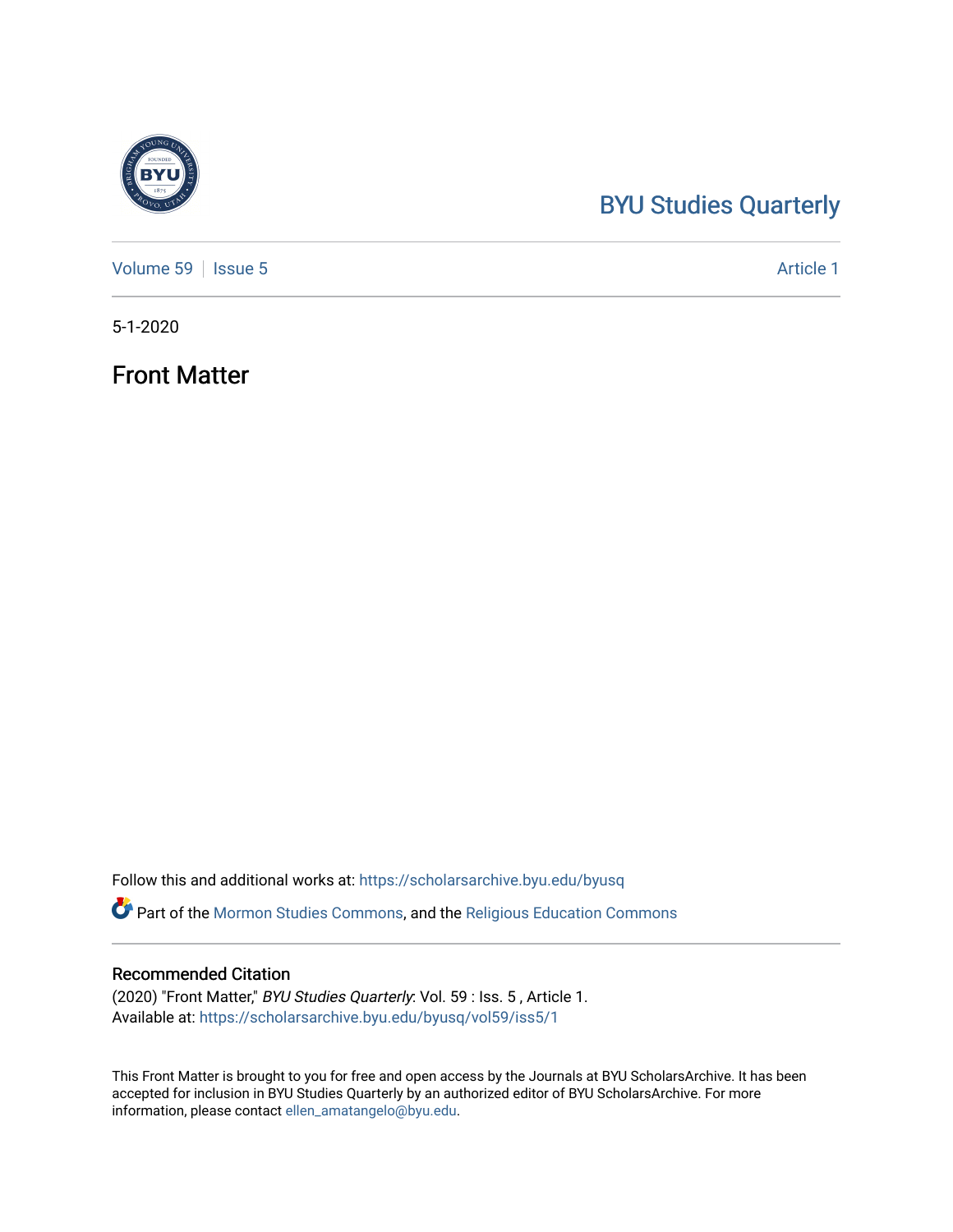### et al · Front Matter

**Editor in Chief** Steven C. Harper

**Associate Editor** Susan Elizabeth Howe

**Editorial Board** Trevor Alvord *media* Richard E. Bennett *Church history* Carter Charles *history* W. Justin Dyer *social science* Dirk A. Elzinga *linguistics* Sherilyn Farnes *history* James E. Faulconer *philosophy/theology* Kathleen Flake *religious studies* Ignacio M. Garcia *history* Daryl R. Hague *translation* Taylor Halvorson, *scripture and innovation* David F. Holland *religious history* Kent P. Jackson *scripture* Megan Sanborn Jones *theater and media arts* Ann Laemmlen Lewis *independent scholar* Kerry Muhlestein *Egyptology* Armand L. Mauss *sociology* Marjorie Newton *history* Josh E. Probert *material culture* Susan Sessions Rugh *history* Herman du Toit *visual arts* Lisa Olsen Tait *history* Greg Trimble, *entrepreneurship, internet engineering* John G. Turner *history* Gerrit van Dyk *Church history* John W. Welch *law and scripture* Frederick G. Williams *cultural history* Jed L. Woodworth *history*

# **Chiasmus The State of the Art**

*Edited by* John W. Welch and Donald W. Parry

### A supplemental issue of



Scholarship Informed by the Restored Gospel of Jesus Christ

Includes the papers from the Chiasmus Jubilee Conference at BYU, August 15–16, 2017, sponsored by Book of Mormon Central and BYU Studies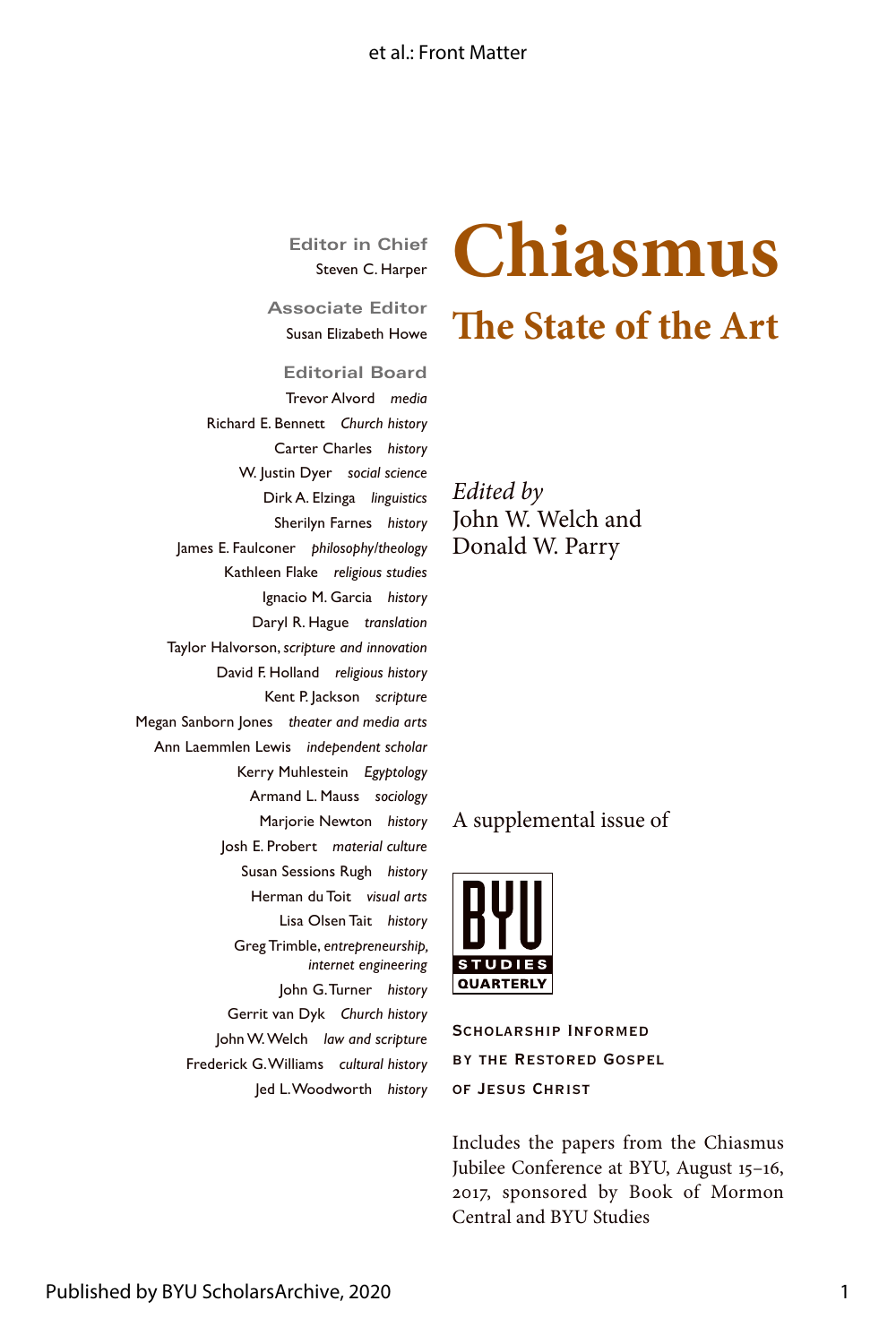

**5** Introduction Donald W. Parry and John W. Welch

### **Textual Analyses: Structure and Meanings**

- **17** Chiasmus in the Book of Genesis Gary A. Rendsburg
- **35** Chiastic Structuring of the Genesis Flood Story: The Art of Using Chiasm as an Effective Compositional Tool for Combining Earlier Chiastic Narratives Steven R. Scott
- **67** Exegesis or Eisegesis: Does Chiastic Analysis Help Us to Understand Leviticus 20? Jonathan Burnside
- **85** At the Intersection of Scribal Training and Theological Profundity: Chiasm as an Editorial Technique in the Primeval History and Deuteronomy

Bernard M. Levinson

- **107** Chiasmus in the Text of Isaiah: MT Isaiah versus the Great Isaiah Scroll (1QIsa<sup>a</sup>) Donald W. Parry
- **129** "With strong hand and with outstretched arm" (Deuteronomy 4:34); "With outstretched hand and with strong arm" (Jeremiah 21:5): Chiasmus in Deuteronomy and Jeremiah David Rolph Seely
- **151** Narrating Homicide Chiastically John W. Welch